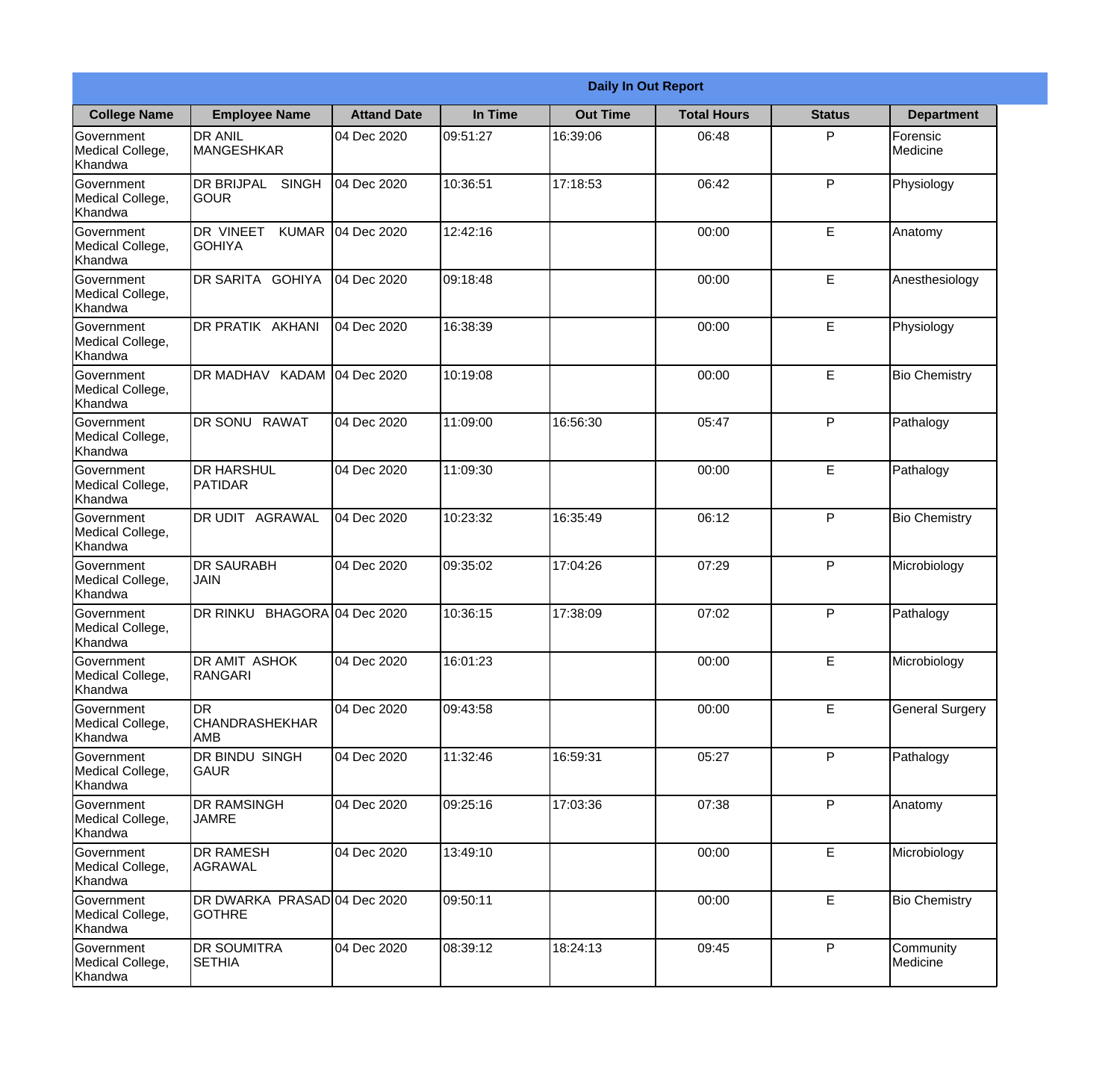| <b>Designation</b>                  | Category              |
|-------------------------------------|-----------------------|
| Assistant Professor   Para Clinical |                       |
| Demonstrator/Tutor   Non Clinical   |                       |
| Professor                           | Non Clinical          |
| Professor                           | Clinical              |
| <b>Assistant Professor</b>          | Non Clinical          |
| <b>Assistant Professor</b>          | <b>I</b> Non Clinical |
| Demonstrator/Tutor   Para Clinical  |                       |
| Assistant Professor   Para Clinical |                       |
| Associate Professor Non Clinical    |                       |
| Associate Professor   Para Clinical |                       |
| <b>Assistant Professor</b>          | Para Clinical         |
| Professor                           | Para Clinical         |
| Assistant Professor   Clinical      |                       |
| Associate Professor Para Clinical   |                       |
| Demonstrator/Tutor   Non Clinical   |                       |
| <b>Assistant Professor</b>          | IPara Clinical        |
| Demonstrator/Tutor   Non Clinical   |                       |
| Assistant Professor   Para Clinical |                       |

## **Daily In Out Report**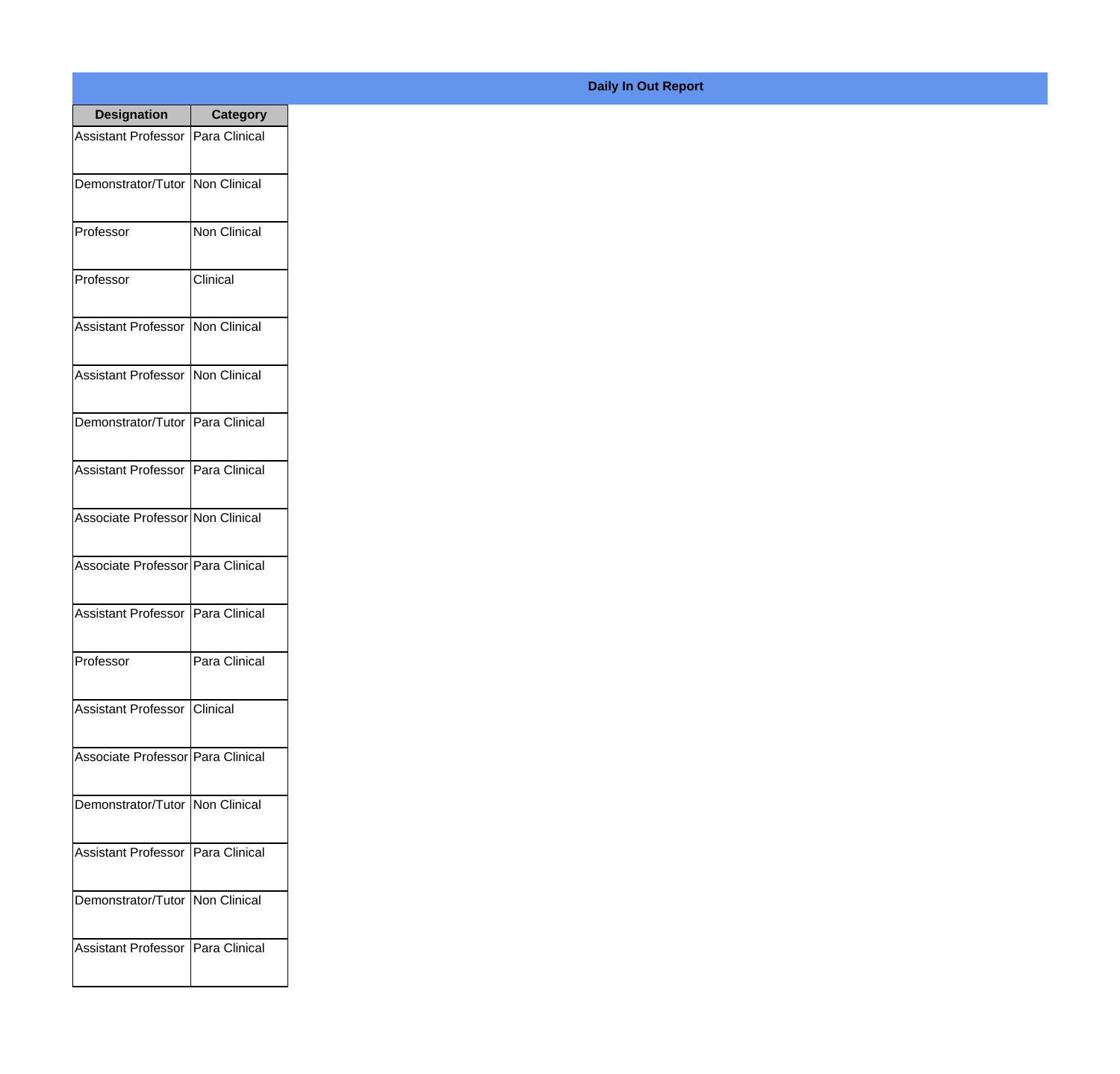|                                                  |                                                       |             |          |          | <b>Daily In Out Report</b> |              |                       |
|--------------------------------------------------|-------------------------------------------------------|-------------|----------|----------|----------------------------|--------------|-----------------------|
| Government<br>Medical College,<br>Khandwa        | <b>DR SOURYAKANT</b><br>VARANDANI                     | 04 Dec 2020 | 10:46:32 | 17:22:46 | 06:36                      | P            | Community<br>Medicine |
| Government<br>Medical College,<br>Khandwa        | DR RASHMI YADAV                                       | 04 Dec 2020 | 09:45:11 | 17:05:13 | 07:20                      | P            | Community<br>Medicine |
| <b>Government</b><br>Medical College,<br>Khandwa | DR LEENA PARIHAR                                      | 04 Dec 2020 | 08:39:04 | 17:11:24 | 08:32                      | P            | Community<br>Medicine |
| <b>Government</b><br>Medical College,<br>Khandwa | <b>MR PIYUSH KUMAR</b><br><b>MISHRA</b>               | 04 Dec 2020 | 10:48:25 |          | 00:00                      | E            | Community<br>Medicine |
| Government<br>Medical College,<br>Khandwa        | DR SACHIN PARMAR 04 Dec 2020                          |             | 10:17:17 | 18:25:31 | 08:08                      | P            | Community<br>Medicine |
| Government<br>Medical College,<br>Khandwa        | <b>DR SAGAR MEENA</b>                                 | 04 Dec 2020 | 10:13:54 | 17:03:29 | 06:50                      | $\mathsf{P}$ | Forensic<br>Medicine  |
| Government<br>Medical College,<br>Khandwa        | DR PRAMILA VERMA 04 Dec 2020                          |             | 12:43:39 |          | 00:00                      | E            | Paediatrics           |
| Government<br>Medical College,<br>Khandwa        | <b>DR MANOJ BALKE</b>                                 | 04 Dec 2020 | 09:25:32 | 16:11:35 | 06:46                      | $\mathsf{P}$ | Ophthalmology         |
| Government<br>Medical College,<br>Khandwa        | <b>DR SIDDHARTH</b><br><b>BANODE</b>                  | 04 Dec 2020 | 09:31:20 | 16:39:14 | 07:08                      | P            | Pharmacology          |
| <b>Government</b><br>Medical College,<br>Khandwa | <b>DR CHANDNI</b><br>KAROLE                           | 04 Dec 2020 | 09:45:32 | 16:37:43 | 06:52                      | P            | Ophthalmology         |
| <b>Government</b><br>Medical College,<br>Khandwa | <b>DR CHANDNI</b><br>KAROLE                           | 04 Dec 2020 | 16:38:06 |          | 06:52                      | P            | Ophthalmology         |
| Government<br>Medical College,<br>Khandwa        | DR PRIYA KAPOOR<br>KAPOOR                             | 04 Dec 2020 | 10:10:11 | 17:03:15 | 06:53                      | P            | Pathalogy             |
| Government<br>Medical College,<br>Khandwa        | <b>DR SAPNA</b><br>MAHESHRAM                          | 04 Dec 2020 | 10:36:06 | 17:33:59 | 06:57                      | P            | Community<br>Medicine |
| <b>Government</b><br>Medical College,<br>Khandwa | <b>DR RAJENDRA</b><br><b>SINGH MANDLOI</b>            | 04 Dec 2020 | 10:18:36 | 17:18:45 | 07:00                      | $\mathsf{P}$ | <b>Bio Chemistry</b>  |
| Government<br>Medical College,<br>Khandwa        | <b>DR SEEMA</b><br><b>SUDHAKARRAO</b><br><b>SUTAY</b> | 04 Dec 2020 | 10:32:46 |          | 00:00                      | $\mathsf E$  | Forensic<br>Medicine  |
| Government<br>Medical College,<br>Khandwa        | <b>DR AJAY</b><br>NARWARIYA                           | 04 Dec 2020 | 10:00:27 |          | 00:00                      | E            | Microbiology          |
| Government<br>Medical College,<br>Khandwa        | DR RAKESH SINGH<br><b>HAZARI</b>                      | 04 Dec 2020 | 15:44:58 |          | 00:00                      | $\mathsf E$  | Pathalogy             |
| Government<br>Medical College,<br>Khandwa        | <b>DR NISHA</b><br>KAITHWAS                           | 04 Dec 2020 | 10:15:12 | 15:55:08 | 05:40                      | $\mathsf{P}$ | Psychiatry            |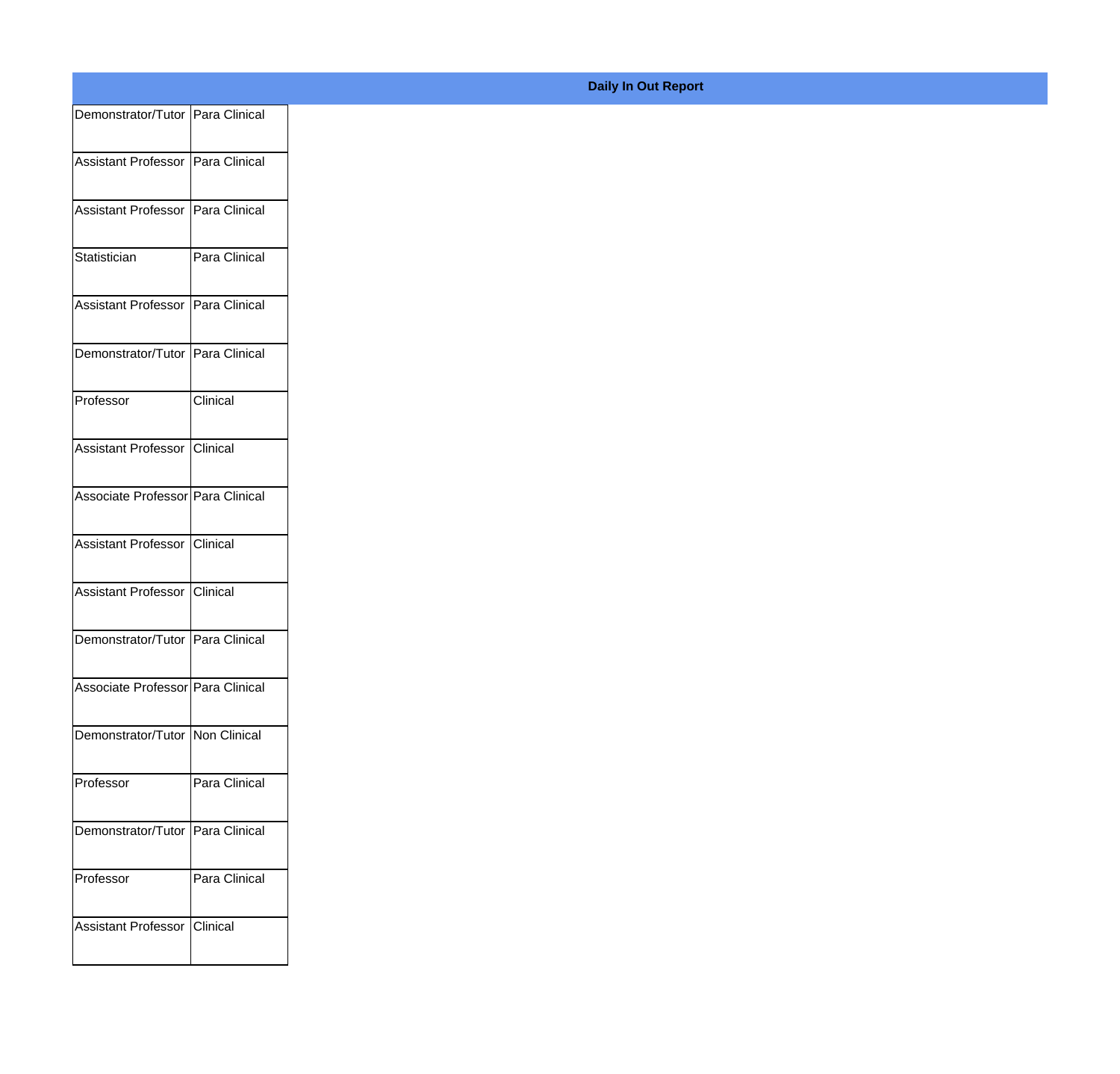|                                                  |                                                       |                   |          |          | <b>Daily In Out Report</b> |              |                             |
|--------------------------------------------------|-------------------------------------------------------|-------------------|----------|----------|----------------------------|--------------|-----------------------------|
| Government<br>Medical College,<br>Khandwa        | <b>DR ANANT</b><br><b>TUKARAM PAWAR</b>               | 04 Dec 2020       | 11:31:47 | 18:22:50 | 06:51                      | P            | Community<br>Medicine       |
| Government<br>Medical College,<br>Khandwa        | DR SHAIKH M.KHALIQ 04 Dec 2020                        |                   | 11:49:35 |          | 00:00                      | E            | <b>Bio Chemistry</b>        |
| <b>Government</b><br>Medical College,<br>Khandwa | <b>DR PANKAJ</b><br><b>JAIN</b>                       | KUMAR 04 Dec 2020 | 13:34:32 |          | 00:00                      | E            | <b>General Medicine</b>     |
| <b>Government</b><br>Medical College,<br>Khandwa | <b>DR RAJU</b>                                        | 04 Dec 2020       | 09:46:29 | 18:29:19 | 08:43                      | P            | Forensic<br>Medicine        |
| Government<br>Medical College,<br>Khandwa        | <b>DR MAHENDRA</b><br>PANWAR                          | 04 Dec 2020       | 09:41:35 |          | 00:00                      | E            | Orthopaedics                |
| Government<br>Medical College,<br>Khandwa        | DR AJAY GANGJI                                        | 04 Dec 2020       | 11:05:10 |          | 00:00                      | E            | <b>General Surgery</b>      |
| Government<br>Medical College,<br>Khandwa        | <b>DR SITARAM</b><br><b>SOLANKI</b>                   | 04 Dec 2020       | 10:28:26 | 17:55:01 | 07:27                      | P            | Forensic<br>Medicine        |
| Government<br>Medical College,<br>Khandwa        | <b>DR RANJEET</b><br><b>BADOLE</b>                    | 04 Dec 2020       | 09:28:39 | 12:46:26 | 03:18                      | P            | <b>General Medicine</b>     |
| Government<br>Medical College,<br>Khandwa        | <b>DR ARUN KUMAR</b><br>PARGI                         | 04 Dec 2020       | 09:53:04 |          | 00:00                      | E            | <b>General Surgery</b>      |
| <b>Government</b><br>Medical College,<br>Khandwa | <b>DR ASHOK</b><br><b>BHAUSAHEB NAJAN</b>             | 04 Dec 2020       | 10:13:25 | 17:28:33 | 07:15                      | P            | Forensic<br>Medicine        |
| <b>Government</b><br>Medical College,<br>Khandwa | <b>DR NITESHKUMAR</b><br>KISHORILAL<br><b>RATHORE</b> | 04 Dec 2020       | 10:21:25 |          | 00:00                      | E            | Pharmacology                |
| Government<br>Medical College,<br>Khandwa        | <b>DR PRIYESH</b><br><b>MARSKOLE</b>                  | 04 Dec 2020       | 08:38:56 | 17:12:08 | 08:34                      | P            | Community<br>Medicine       |
| <b>Government</b><br>Medical College,<br>Khandwa | <b>DR SANGEETA</b><br><b>CHINCHOLE</b>                | 04 Dec 2020       | 11:10:29 |          | 00:00                      | E            | Physiology                  |
| <b>Government</b><br>Medical College,<br>Khandwa | DR NEERAJ KUMAR                                       | 04 Dec 2020       | 09:39:57 |          | 00:00                      | E            | Dentisry                    |
| Government<br>Medical College,<br>Khandwa        | DR VIJAY NAYAK                                        | 04 Dec 2020       | 17:55:19 |          | 00:00                      | $\mathsf E$  | Anatomy                     |
| Government<br>Medical College,<br>Khandwa        | DR SUNIL BAJOLIYA                                     | 04 Dec 2020       | 10:36:53 | 18:23:06 | 07:47                      | P            | OTO-Rhiono-<br>Laryngology  |
| Government<br>Medical College,<br>Khandwa        | DR SUNIL BAJOLIYA                                     | 04 Dec 2020       | 18:25:52 |          | 07:47                      | $\mathsf{P}$ | OTO-Rhiono-<br>Laryngology  |
| Government<br>Medical College,<br>Khandwa        | DR NISHA MANDLOI<br>PANWAR                            | 04 Dec 2020       | 09:25:40 | 16:37:35 | 07:12                      | $\mathsf{P}$ | Obstetrics &<br>Gynaecology |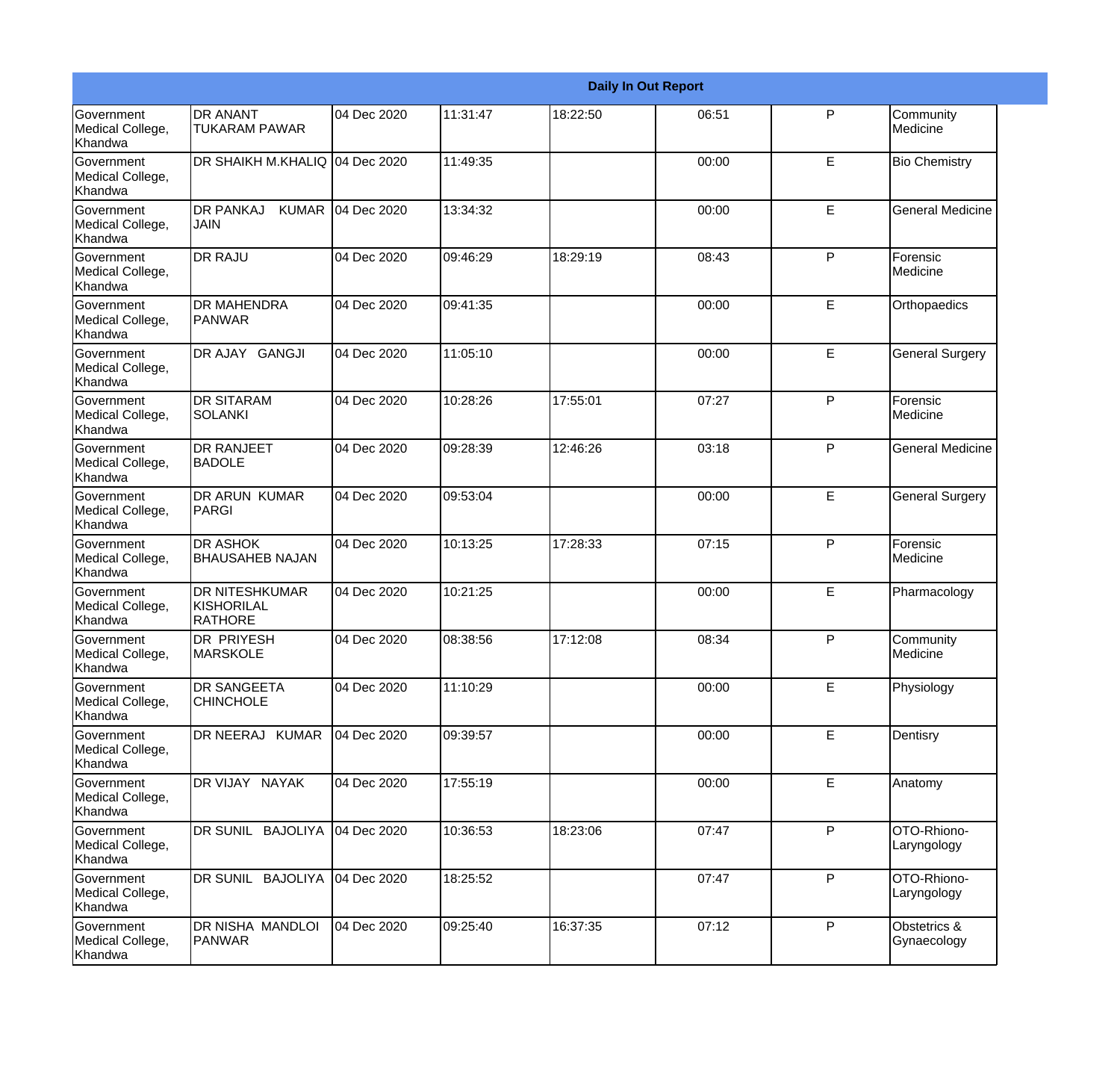| Professor                         | Para Clinical |
|-----------------------------------|---------------|
| Professor                         | Non Clinical  |
|                                   |               |
| Assistant Professor Clinical      |               |
| Demonstrator/Tutor Para Clinical  |               |
| Assistant Professor Clinical      |               |
| Professor                         | Clinical      |
|                                   |               |
| Demonstrator/Tutor Para Clinical  |               |
| Assistant Professor Clinical      |               |
| Assistant Professor Clinical      |               |
| Associate Professor Para Clinical |               |
|                                   |               |
| Demonstrator/Tutor Para Clinical  |               |
| Associate Professor Para Clinical |               |
| Demonstrator/Tutor   Non Clinical |               |
|                                   |               |
| Assistant Professor Clinical      |               |
| Associate Professor Non Clinical  |               |
| Assistant Professor Clinical      |               |
|                                   |               |
| Assistant Professor Clinical      |               |
| Associate Professor Clinical      |               |
|                                   |               |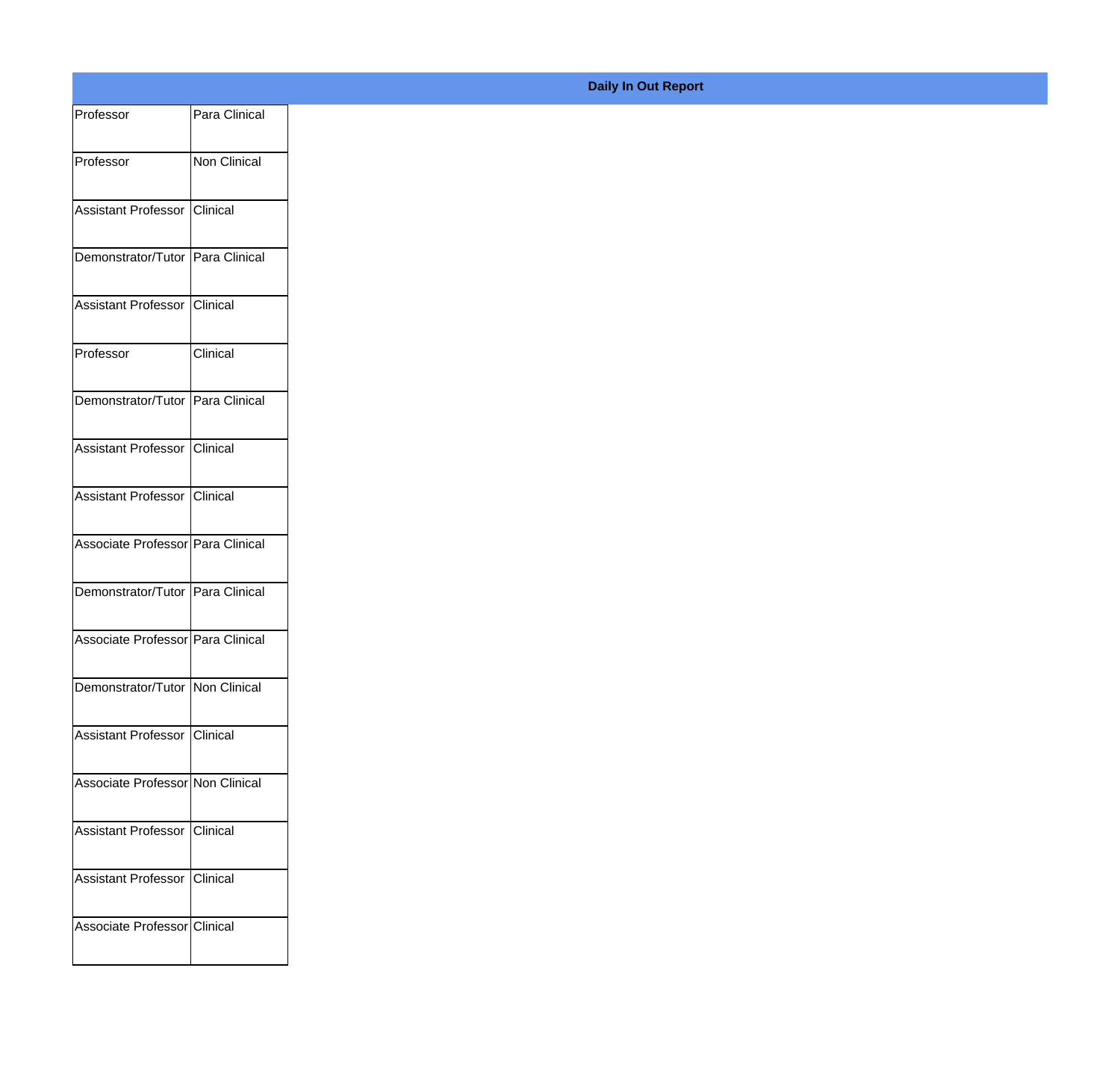|                                                   |                                                   |             |          | <b>Daily In Out Report</b> |       |   |                         |
|---------------------------------------------------|---------------------------------------------------|-------------|----------|----------------------------|-------|---|-------------------------|
| <b>Government</b><br>Medical College,<br>lKhandwa | <b>DR NANDINI DIXIT</b>                           | 04 Dec 2020 | 09:59:15 |                            | 00:00 | Е | Paediatrics             |
| Government<br>Medical College,<br>Khandwa         | <b>DR MUKTESHWARI</b><br>IGUPTA                   | 04 Dec 2020 | 11:10:22 | 16:27:31                   | 05:17 | P | Pharmacology            |
| Government<br>Medical College,<br>Khandwa         | <b>IDR MUKTESHWARI</b><br>IGUPTA                  | 04 Dec 2020 | 18:20:27 |                            | 05:17 | P | Pharmacology            |
| Government<br>Medical College,<br>lKhandwa        | <b>DR PURTI AGARWAL</b><br><b>SAINI</b>           | 04 Dec 2020 | 10:35:35 | 16:06:35                   | 05:31 | P | Pathalogy               |
| Government<br>Medical College,<br>Khandwa         | DR YASHPAL RAY                                    | 04 Dec 2020 | 11:08:22 |                            | 00:00 | E | Anatomy                 |
| Government<br>Medical College,<br>Khandwa         | IDR DEEPIKA<br>IPANWAR                            | 04 Dec 2020 | 11:07:08 | 16:10:32                   | 05:03 | P | <b>Bio Chemistry</b>    |
| Government<br>Medical College,<br>Khandwa         | <b>DR VISHAL</b><br><b>KUMAR</b><br><b>THAKRE</b> | 04 Dec 2020 | 09:39:20 | 17:02:27                   | 07:23 | P | Physiology              |
| Government<br>Medical College,<br>Khandwa         | MOHIT GARG                                        | 04 Dec 2020 | 10:28:47 | 13:34:41                   | 03:06 | P | <b>General Medicine</b> |